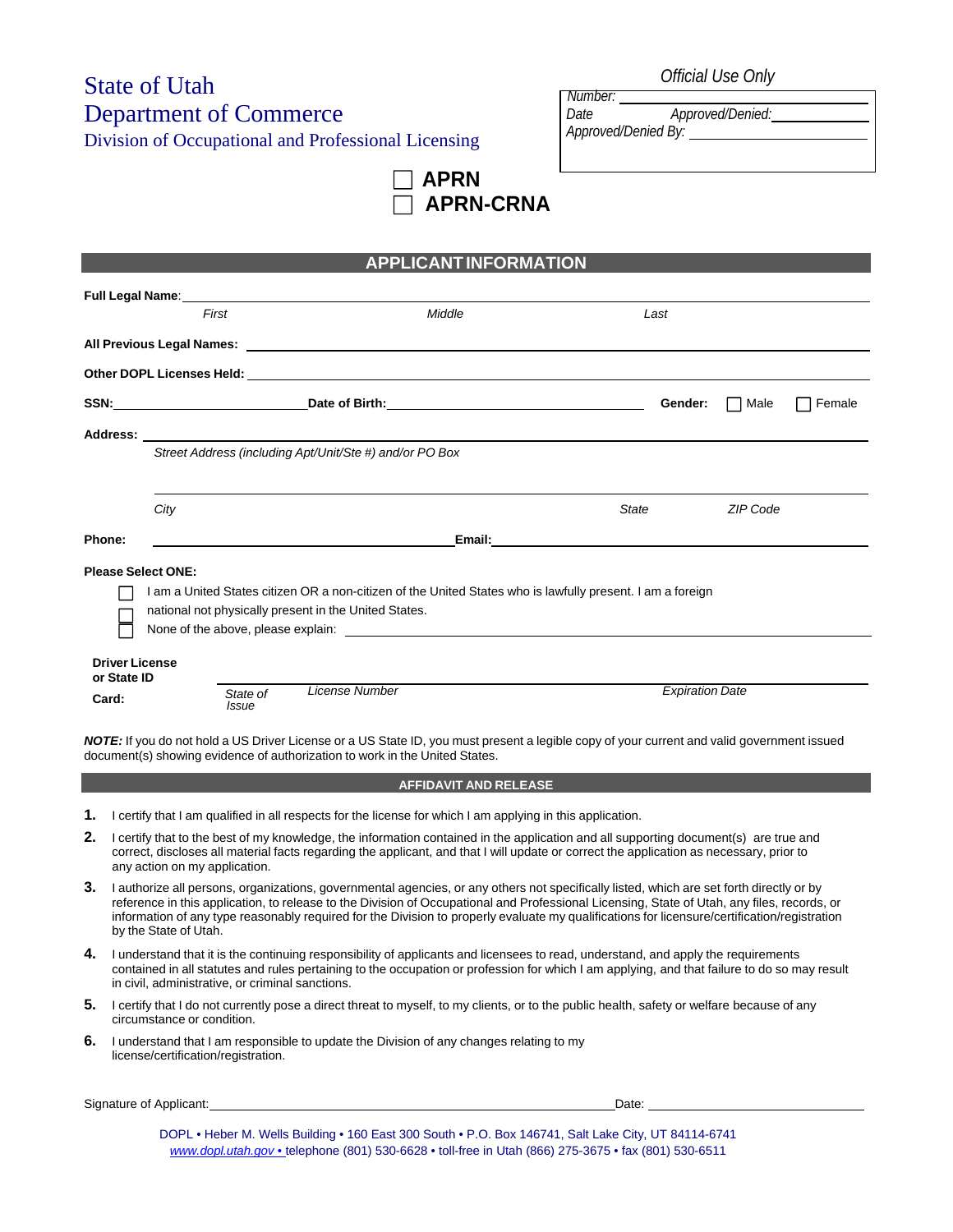# **QUALIFYING QUESTIONNAIRE**

| Read thoroughly, and answer each question. Do not leave any question blank.<br>A "yes" answer does not necessarily mean you will not be granted a license; however, DOPL may request additional documentation if the<br>information submitted is insufficient. |                                                                                                                                                                                                                                                                                                          |  |  |  |
|----------------------------------------------------------------------------------------------------------------------------------------------------------------------------------------------------------------------------------------------------------------|----------------------------------------------------------------------------------------------------------------------------------------------------------------------------------------------------------------------------------------------------------------------------------------------------------|--|--|--|
| □ Yes □ No<br>1.                                                                                                                                                                                                                                               | Have you ever had a license, certificate, permit, or registration to practice a regulated profession<br>denied, conditioned, curtailed, limited, restricted, suspended, revoked, reprimanded, or<br>disciplined in any way?                                                                              |  |  |  |
| 2.<br>Yes I I No                                                                                                                                                                                                                                               | Have you ever been permitted to resign or surrender your license, certificate, permit, or<br>registration to practice in a regulated profession while under investigation or while action was<br>pending against you by any professional licensing agency or criminal or administrative<br>jurisdiction? |  |  |  |
| 3.<br>$\Box$ Yes $\Box$ No                                                                                                                                                                                                                                     | Are you currently under investigation or is any disciplinary action pending against you now by<br>any local, state or federal licensing, enforcement or regulatory agency?                                                                                                                               |  |  |  |
| 4.<br>$\Box$ Yes $\Box$ No                                                                                                                                                                                                                                     | Have you ever been declared by any court to be incompetent by reason of mental defect or<br>disease and not restored?                                                                                                                                                                                    |  |  |  |
| 5.<br>$\Box$ Yes $\Box$ No                                                                                                                                                                                                                                     | Have you ever had a documented case in which you were involved as the abuser in any incident<br>of verbal, physical, mental, or sexual abuse?                                                                                                                                                            |  |  |  |
| 6.<br>$\square$ Yes $\square$ No                                                                                                                                                                                                                               | Have you been terminated, suspended, reprimanded, sanctioned, or asked to leave voluntarily<br>from a position because of drug or alcohol use or abuse within the past five (5) years?                                                                                                                   |  |  |  |
| $\Box$ Yes $\Box$ No<br>7.                                                                                                                                                                                                                                     | Are you currently using or have you recently (within 90 days) used any drugs (including<br>recreational drugs) without a valid prescription, the possession or distribution of which is unlawful<br>under applicable state or federal laws?                                                              |  |  |  |
| □ Yes □ No<br>8.                                                                                                                                                                                                                                               | Have you ever unlawfully used any drugs for which you have not successfully completed, or are<br>not now participating in a supervised drug rehabilitation program, or for which you have not<br>otherwise been successfully rehabilitated?                                                              |  |  |  |
| Yes  <br><b>No</b><br>9.                                                                                                                                                                                                                                       | Do you currently have any criminal action pending?*                                                                                                                                                                                                                                                      |  |  |  |
| 10. 7es D No                                                                                                                                                                                                                                                   | Have you pled guilty to, no contest to, entered into a plea in abeyance or been convicted of a<br>misdemeanor in any jurisdiction within the past ten (10) years? *                                                                                                                                      |  |  |  |
| Yes<br>No<br>11.                                                                                                                                                                                                                                               | Have you ever pled guilty to, no contest to, or been convicted of a felony in any jurisdiction?*                                                                                                                                                                                                         |  |  |  |
| $12.$   $Yes$   $No$                                                                                                                                                                                                                                           | Have you ever been incarcerated for any reason in any correctional facility (domestic or foreign)<br>in any jurisdiction or on probation/parole in any jurisdiction?*                                                                                                                                    |  |  |  |

#### **\****NOTE:* **Charges that were later dismissed and motor vehicle offenses such as driving while impaired or intoxicated must be disclosed; however, minor traffic offenses such as parking or speeding violations need not be listed.**

If you answered **"Yes"** to any of the above questions, enclose with this application complete information with respect to all circumstances and the final result, if such has been reached.

If you answered **"Yes"** to Questions **9,10,11** or **12** you must submit the following for **EACH** and **EVERY** incident:

- Personal account of the incident
- police report(s)
- court record(s)
- probation/parole officer report(s)

If you are unable to obtain any of the records required above, you must submit documentation on official letterhead from the police department and/or court indicating that the information is no longer available.

#### **PROFESSIONAL LICENSES**

List all other licenses, registrations or certification issued by any state which you now hold or have ever held in any profession. *(Use additional sheets if necessary.)*

| <b>Profession:</b>              | <u> 1980 - Andrea Andrew Maria (h. 1980).</u>                                                        |                                                  |  |
|---------------------------------|------------------------------------------------------------------------------------------------------|--------------------------------------------------|--|
| Issuing State: <u>contained</u> | License Status: <u>____________________________</u>                                                  | Issue Date: <u>_____________________</u>         |  |
|                                 |                                                                                                      | License Number: ________________________________ |  |
|                                 | <b>Issuing State:</b> The Company of License Status:                                                 | <b>Issue Date:</b> _______________________       |  |
|                                 | DOPL • Heber M. Wells Building • 160 East 300 South • P.O. Box 146741, Salt Lake City, UT 84114-6741 |                                                  |  |

*www.dopl.utah.gov* • telephone (801) 530-6628 • toll-free in Utah (866) 275-3675 • fax (801) 530-6511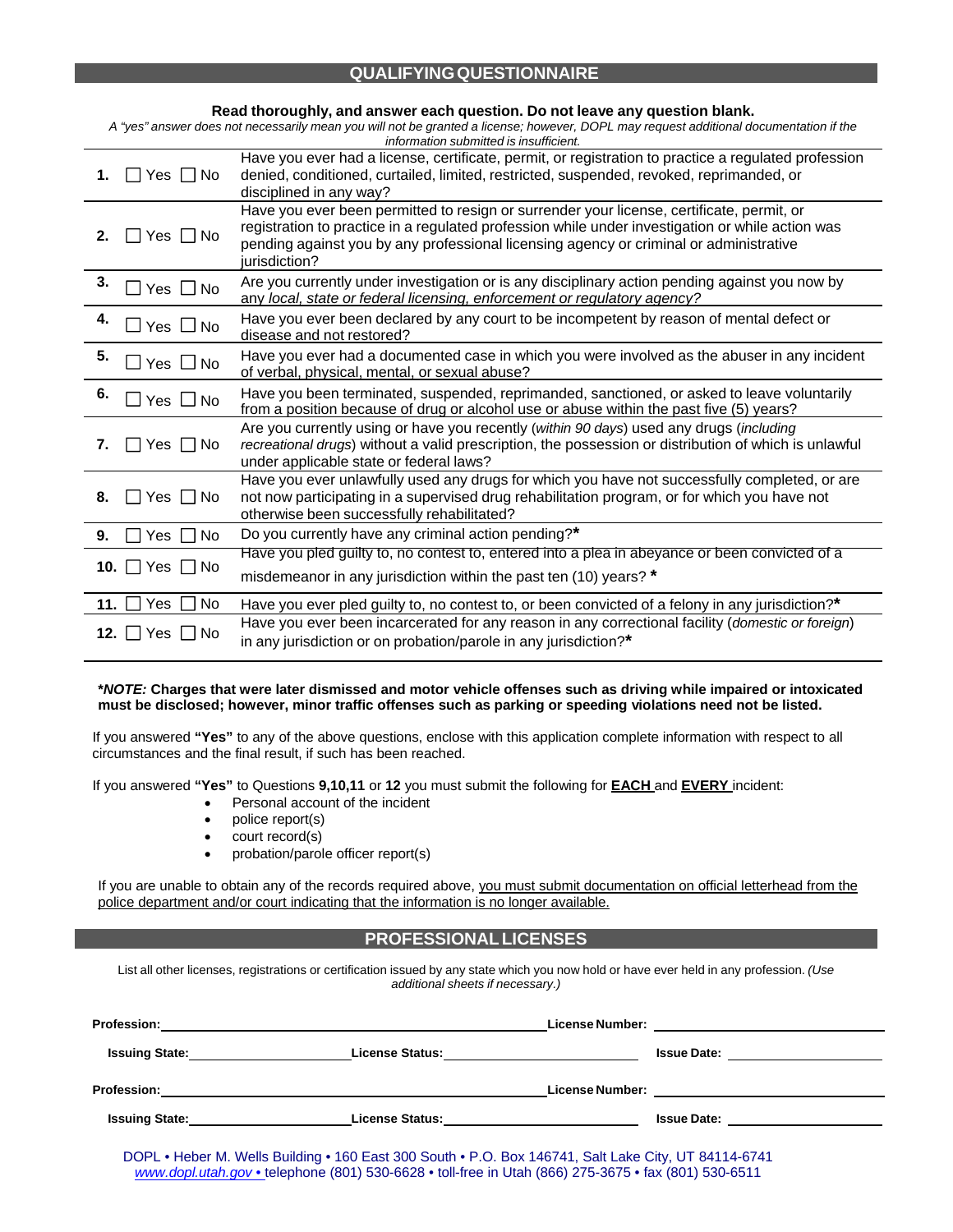## **MEDICAL QUALIFYING QUESTIONNAIRE**

| Read thoroughly, and answer each question. Do not leave any question blank.<br>A "yes" answer does not necessarily mean you will not be granted a license; however, DOPL may request additional documentation if the<br>information submitted is insufficient. |                                                                                                                                                                                                                                      |  |  |  |
|----------------------------------------------------------------------------------------------------------------------------------------------------------------------------------------------------------------------------------------------------------------|--------------------------------------------------------------------------------------------------------------------------------------------------------------------------------------------------------------------------------------|--|--|--|
| 1. Have your rights, privileges, and/or participation ever been denied, conditioned, curtailed, limited, restricted,<br>suspended or revoked in any way by:                                                                                                    |                                                                                                                                                                                                                                      |  |  |  |
| □ Yes □ No                                                                                                                                                                                                                                                     | a hospital or health care facility                                                                                                                                                                                                   |  |  |  |
| □ Yes □ No                                                                                                                                                                                                                                                     | Medicaid, Medicare or any other state or federal health care payment reimbursement program                                                                                                                                           |  |  |  |
| Yes     No                                                                                                                                                                                                                                                     | the Federal Drug Enforcement Administration or any state drug enforcement agency                                                                                                                                                     |  |  |  |
| No No                                                                                                                                                                                                                                                          | malpractice insurance coverage                                                                                                                                                                                                       |  |  |  |
| $\Box$ Yes $\Box$ No                                                                                                                                                                                                                                           |                                                                                                                                                                                                                                      |  |  |  |
|                                                                                                                                                                                                                                                                | 2. Have you ever been permitted to resign or surrender any rights, privileges and/or participation while under<br>investigation or while action was pending against you from:                                                        |  |  |  |
| $\Box$ Yes $\Box$ No                                                                                                                                                                                                                                           | a hospital or health care facility                                                                                                                                                                                                   |  |  |  |
| $\Box$ Yes $\Box$ No                                                                                                                                                                                                                                           | Medicaid, Medicare or any other state or federal health care payment reimbursement program                                                                                                                                           |  |  |  |
| $\Box$ Yes $\Box$ No                                                                                                                                                                                                                                           | the Federal Drug Enforcement Administration or any state drug enforcement agency                                                                                                                                                     |  |  |  |
| □ Yes I No                                                                                                                                                                                                                                                     | malpractice insurance coverage                                                                                                                                                                                                       |  |  |  |
| $\Box$ Yes $\Box$ No                                                                                                                                                                                                                                           |                                                                                                                                                                                                                                      |  |  |  |
| Is any action pending against you now by:<br>3.                                                                                                                                                                                                                |                                                                                                                                                                                                                                      |  |  |  |
| ∏Yes ∏No                                                                                                                                                                                                                                                       | a hospital or health care facility                                                                                                                                                                                                   |  |  |  |
| □ Yes □ No                                                                                                                                                                                                                                                     | Medicaid, Medicare or any other state or federal health care payment reimbursement program                                                                                                                                           |  |  |  |
| $\Box$ Yes $\Box$ No                                                                                                                                                                                                                                           | the Federal Drug Enforcement Administration or any state drug enforcement agency                                                                                                                                                     |  |  |  |
| $\Box$ Yes $\Box$ No                                                                                                                                                                                                                                           | malpractice insurance coverage                                                                                                                                                                                                       |  |  |  |
| $\Box$ Yes $\Box$ No                                                                                                                                                                                                                                           | other entity: <u>example and the set of the set of the set of the set of the set of the set of the set of the set of the set of the set of the set of the set of the set of the set of the set of the set of the set of the set </u> |  |  |  |
| 4. $\Box$ Yes $\Box$ No                                                                                                                                                                                                                                        | Have you been named as a defendant in a malpractice suit?                                                                                                                                                                            |  |  |  |
| 5. $\Box$ Yes $\Box$ No                                                                                                                                                                                                                                        | Have you ever had office monitoring, practice curtailments, individual surcharge assessments based<br>upon specific claims history, or other limitation, restrictions or conditions imposed by any malpractice<br>carrier?           |  |  |  |

If you answered **"Yes"** to question 4 you must submit a complete narrative of the circumstances and a National Practitioner Data Bank report outlining all professional liability claims made against your license and any settlements paid by or on your behalf. *NPDB website: http://www/npdb.hrsa.gov.*

If you answered **"Yes"** to any of the above questions, enclose with this application complete information with respect to all circumstances and the final result, if such has been reached.

# **DECLARATION OF PRIMARY STATE OF RESIDENCE**

Primary State of Residence is the state of your declared, fixed and permanent principal home for legal purposes.

My primary state of residence will be:

*NOTE*: You must update your address with DOPL within 2 weeks of any changes.

#### **UTAH CONTROLLED SUBSTANCE AFFIDAVIT**

*If you are applying for a controlled substance license, you must read and sign the affidavit below. This license is optional for APRNs, however it is mandatory for APRN-CRNAs.*

- **1.** I have reviewed and understand that I must abide by the additional laws and rules that govern the practice of my profession as it pertains to controlled substances.
- **2.** I understand that I may need a written delegation of services agreement or a written consultation and referral plan for prescribing controlled substances as outlined in statute.
- **3.** I understand that there may be additional continuing education requirements for those who hold a controlled substance license.
- **4.** I understand it is required that I hold a valid Federal Drug Enforcement Administration (DEA) registration.

Signature of Applicant: Date New York Channel Control of Applicant: Date Date New York Channel Channel Channel Channel Channel Channel Channel Channel Channel Channel Channel Channel Channel Channel Channel Channel Channel *Note: In addition to signing this affidavit, you must complete the items listed on the OPTIONAL CONTROLLED SUBSTANCE LICENSE checklist at the end of this application.*

DOPL • Heber M. Wells Building • 160 East 300 South • P.O. Box 146741, Salt Lake City, UT 84114-6741 *www.dopl.utah.gov* • telephone (801) 530-6628 • toll-free in Utah (866) 275-3675 • fax (801) 530-6511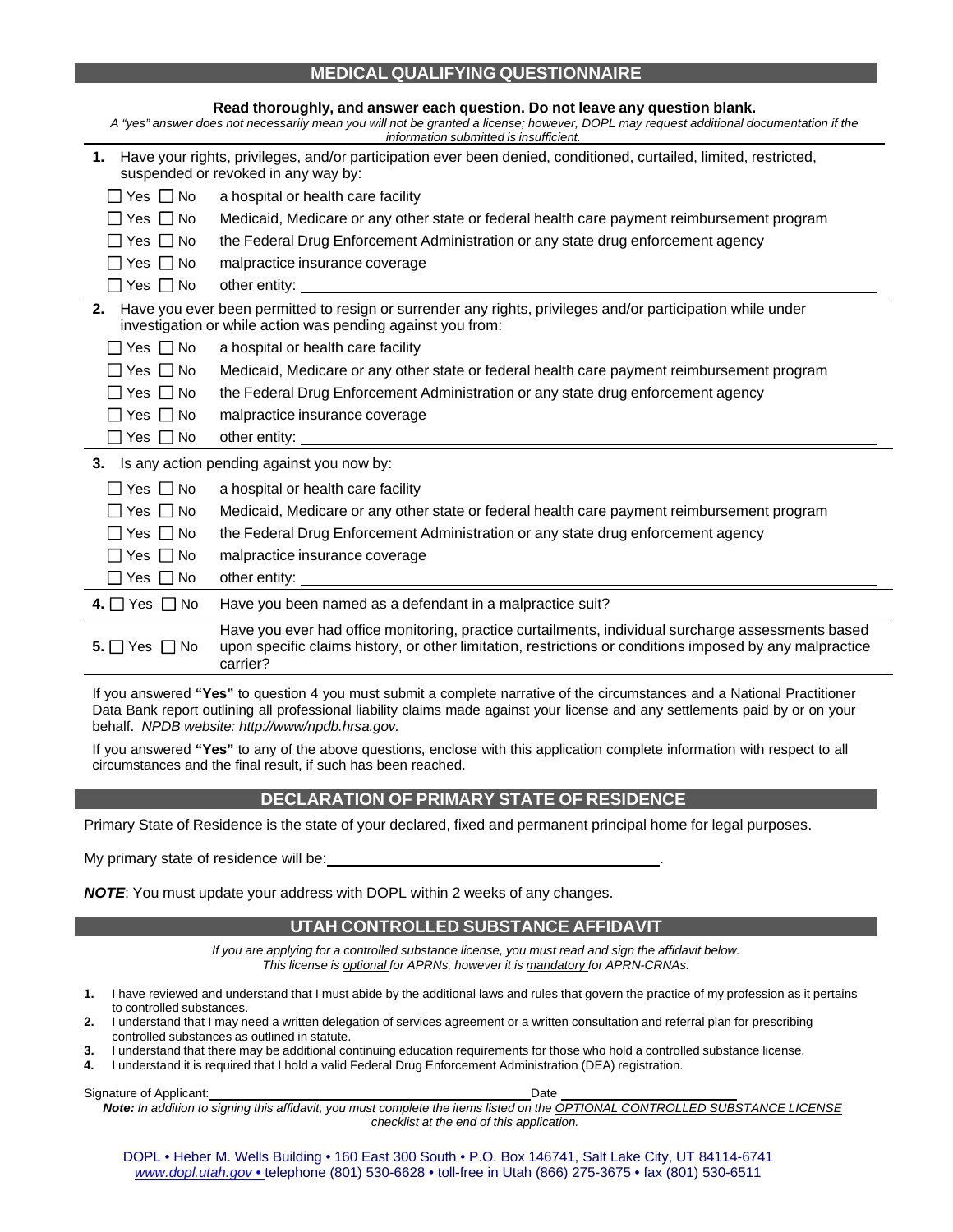## **PSYCHIATRIC MENTAL HEALTH NURSING SPECIALTY**

*Only applicants applying for the Psychiatric Mental Health Specialty need to complete this section.*

I understand it is required that I complete 3,000 hours of post-certification clinical practice. I understand that to qualify for renewal:

- $\circ$  if renewing less than two years after the day on which the division originally issued the license, demonstrate satisfactory progress toward completing the clinical practice; or
- o have completed the clinical practice requirements.

Signature of Applicant: **Date** and **Date** and **Date** and **Date** and **Date** and **Date** and **Date** and **Date** and **Date** 

*Note: The "Verification of Supervised Experience" form is available for download from our website, www.dopl.utah.gov*

#### **AFFIDAVIT OF SUPERVISION FOR APRN INTERN**

*Intern licensure is an optional license for APRN applicants only. APRN-CRNA applicants are not eligible for an intern license. See the checklist at the end of this application for additional instructions.*

*Section 1: To be completed by the applicant.*

| <b>Full Legal Name:</b>                                                                                                                                                                                                                                                                                                                                                                                                                                                                                                                                                                                                                                                                                                                                                                                                                                       |                                                                         |                        |                                                                                                                                                                                                                                |  |  |  |  |
|---------------------------------------------------------------------------------------------------------------------------------------------------------------------------------------------------------------------------------------------------------------------------------------------------------------------------------------------------------------------------------------------------------------------------------------------------------------------------------------------------------------------------------------------------------------------------------------------------------------------------------------------------------------------------------------------------------------------------------------------------------------------------------------------------------------------------------------------------------------|-------------------------------------------------------------------------|------------------------|--------------------------------------------------------------------------------------------------------------------------------------------------------------------------------------------------------------------------------|--|--|--|--|
|                                                                                                                                                                                                                                                                                                                                                                                                                                                                                                                                                                                                                                                                                                                                                                                                                                                               | First                                                                   | Middle                 | Last                                                                                                                                                                                                                           |  |  |  |  |
| <b>Mailing Address:</b>                                                                                                                                                                                                                                                                                                                                                                                                                                                                                                                                                                                                                                                                                                                                                                                                                                       |                                                                         |                        |                                                                                                                                                                                                                                |  |  |  |  |
|                                                                                                                                                                                                                                                                                                                                                                                                                                                                                                                                                                                                                                                                                                                                                                                                                                                               | Street/PO Box                                                           | City                   | State/Zip                                                                                                                                                                                                                      |  |  |  |  |
| I understand that I must meet all requirements except those outlined in 58-31b-306 before applying for this<br>license.<br>I understand that the intern license will expire: 30 days after failing the specialty certification exam, upon<br>issuance of my full APRN license, or 180 days after the date it was issued, whichever occurs first.<br>I understand that it is my responsibility to submit documentation of meeting all requirements for licensure, and<br>$\bullet$<br>that if I do not submit documentation the intern license will automatically expire and my application for full<br>licensure will be denied.<br>I understand that I must practice under the general supervision of a Utah Licensed ARPN or physician and that<br>I cannot begin practice until the intern license has been issued and must cease working once it expires. |                                                                         |                        |                                                                                                                                                                                                                                |  |  |  |  |
|                                                                                                                                                                                                                                                                                                                                                                                                                                                                                                                                                                                                                                                                                                                                                                                                                                                               | Signature of Applicant: Manual According to the Signature of Applicant: |                        | Date: the contract of the contract of the contract of the contract of the contract of the contract of the contract of the contract of the contract of the contract of the contract of the contract of the contract of the cont |  |  |  |  |
| <b>Section 2:</b> To be completed by the supervising APRN or Physician.:                                                                                                                                                                                                                                                                                                                                                                                                                                                                                                                                                                                                                                                                                                                                                                                      |                                                                         |                        |                                                                                                                                                                                                                                |  |  |  |  |
| Name of Supervisor:                                                                                                                                                                                                                                                                                                                                                                                                                                                                                                                                                                                                                                                                                                                                                                                                                                           |                                                                         | <b>License Number:</b> |                                                                                                                                                                                                                                |  |  |  |  |
| <b>Name of Facility:</b>                                                                                                                                                                                                                                                                                                                                                                                                                                                                                                                                                                                                                                                                                                                                                                                                                                      |                                                                         |                        |                                                                                                                                                                                                                                |  |  |  |  |
| <b>Facility Address:</b>                                                                                                                                                                                                                                                                                                                                                                                                                                                                                                                                                                                                                                                                                                                                                                                                                                      |                                                                         |                        |                                                                                                                                                                                                                                |  |  |  |  |

*Street/PO Box City State/Zip* **Telephone Number: Email:** 

I hereby certify that I will provide general supervision to the above named nurse at the facility listed. I understand that the applicant cannot work without a valid license, and if the intern license expires prior to their full license being issued, they must immediately cease practice.

**Signature of Supervisor: Date:** 

*Please return this form to the applicant to submit with their application. Do not begin supervision until the applicant has been approved for a temporary license.*